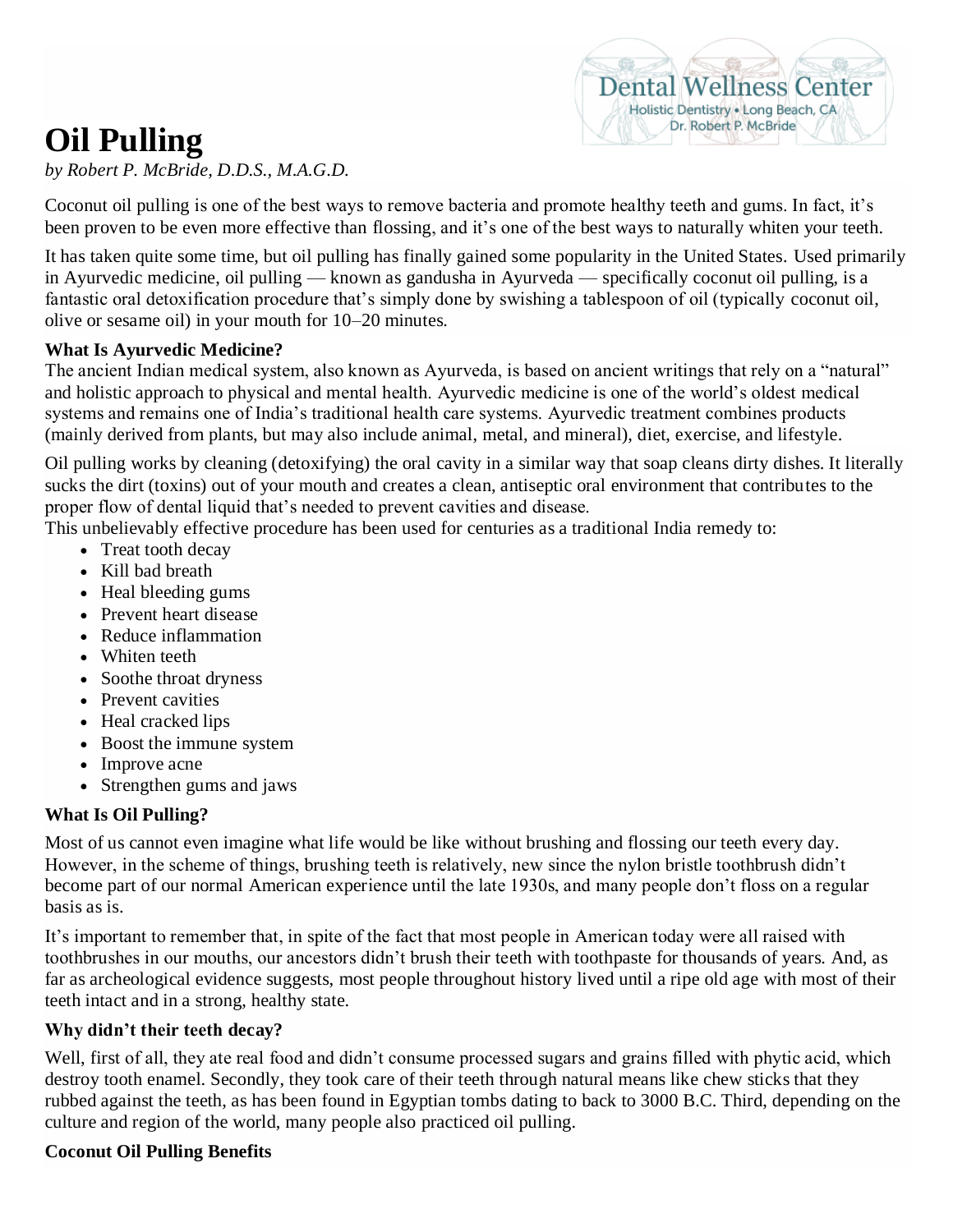To date, there are just [21 oil pulling research studies](http://www.ncbi.nlm.nih.gov/pubmed/?term=%22oil+pulling%22) reporting on the health benefits of oil pulling. Although it is unfortunate that science has taken so long to take this ancient art seriously, it is encouraging to see the literature database grow. I'm excited to read more as researchers catch on to how oil pulling can help transform someone's life.

The *Journal of Ayurveda and Integrative Medicine,* for example, highlighted a study that reviewed holistic approaches to oral health and discovered that oil pulling is one of the most effective natural health solutions known to scientists that prevent tooth decay and loss. [\(2\)](http://www.ncbi.nlm.nih.gov/pmc/articles/PMC3131773/) Praised for curing more than 30 systemic diseases, the authors of this study have some profound things to say about this ancient natural healing practice: 4

- 
- According to researchers from the Department of Pediatric Dentistry in Tamil Nadu, India, oil pulling reduces *[Streptococcus mutans](https://draxe.com/16-strep-throat-home-remedies/)* bacteria — a significant contributor to tooth decay — in the plaque and saliva of children. In the authors' words, *"Oil pulling can be used as an effective preventive adjunct in maintaining and improving oral health."*
- As uncovered by researchers from the Department of Pediatric Dentistry in Chennai India, oil pulling can significantly reduced aerobic microorganisms in plaque among children with plaque-induced [gingivitis.](https://draxe.com/receding-gums/)
- From the same researchers in Chennai, oil pulling has been shown to be as effective as mouthwash at improving [bad breath](https://draxe.com/how-to-get-rid-of-bad-breath/) and reducing the microorganisms that may cause it.
- Further research published in the *Nigerian Medical Journal* found that coconut oil pulling can decrease plaque in those with gingivitis thanks in part to its [lauric acid](https://draxe.com/lauric-acid/) content.
- As far as bad breath aka halitosis or oral malodor researchers found that "oil pulling with sesame oil is equally efficacious as chlorhexidine in reducing oral malodor and microbes causing it. It should be promoted as a preventive home care therapy." [\(8\)](https://www.ncbi.nlm.nih.gov/pubmed/25584309) Chlorexidine is a disinfectant and antiseptic used in oral health.

**Why coconut oil?** Because coconut oil has been shown to:

- Balance hormones
- Kill candida
- Improve digestion
- Moisturize skin
- Reduce cellulite
- Decrease wrinkles and age spots
- [Balance blood sugar](https://draxe.com/normal-blood-sugar/) and improve energy
- Improve Alzheimer's
- Increase [HDL cholesterol](https://draxe.com/hdl-cholesterol/) and lower LDL cholesterol
- Burn fat

Because it's highly absorbable, you can experience many of these benefits simply by oil pulling. Make sure to use unrefined coconut oil to ensure there are no additives to it. Unrefined coconut oil is pure, natural coconut oil that won't contain any harmful unnatural substances.

## **How to Do Oil Pulling**

This is how I like to do coconut oil pulling:

- 1. Make sure to oil pull first thing in the morning right after you get out of bed before you brush your teeth or drink anything.
- 2. Gently swish 1–2 tablespoons of coconut oil in your mouth and between your teeth for 10–20 minutes, making sure that you don't swallow any of the oil. (Do this gently so you don't wear out your jaw and cheeks!)
- 3. Spit out the oil in the trash (not the sink so it doesn't clog up the plumbing… ask me how I know), and immediately rinse your mouth out with warm water (use salt water for added antimicrobial properties).
- 4. Finally, brush your teeth as normal.

As you can see, oil pulling with coconut oil is a simple procedure with very effective results. If 10–20 minutes sounds like a long time, simply do oil pulling while in the shower or while driving to work in the morning. You can even do it while you do work around the house to help pass the time.